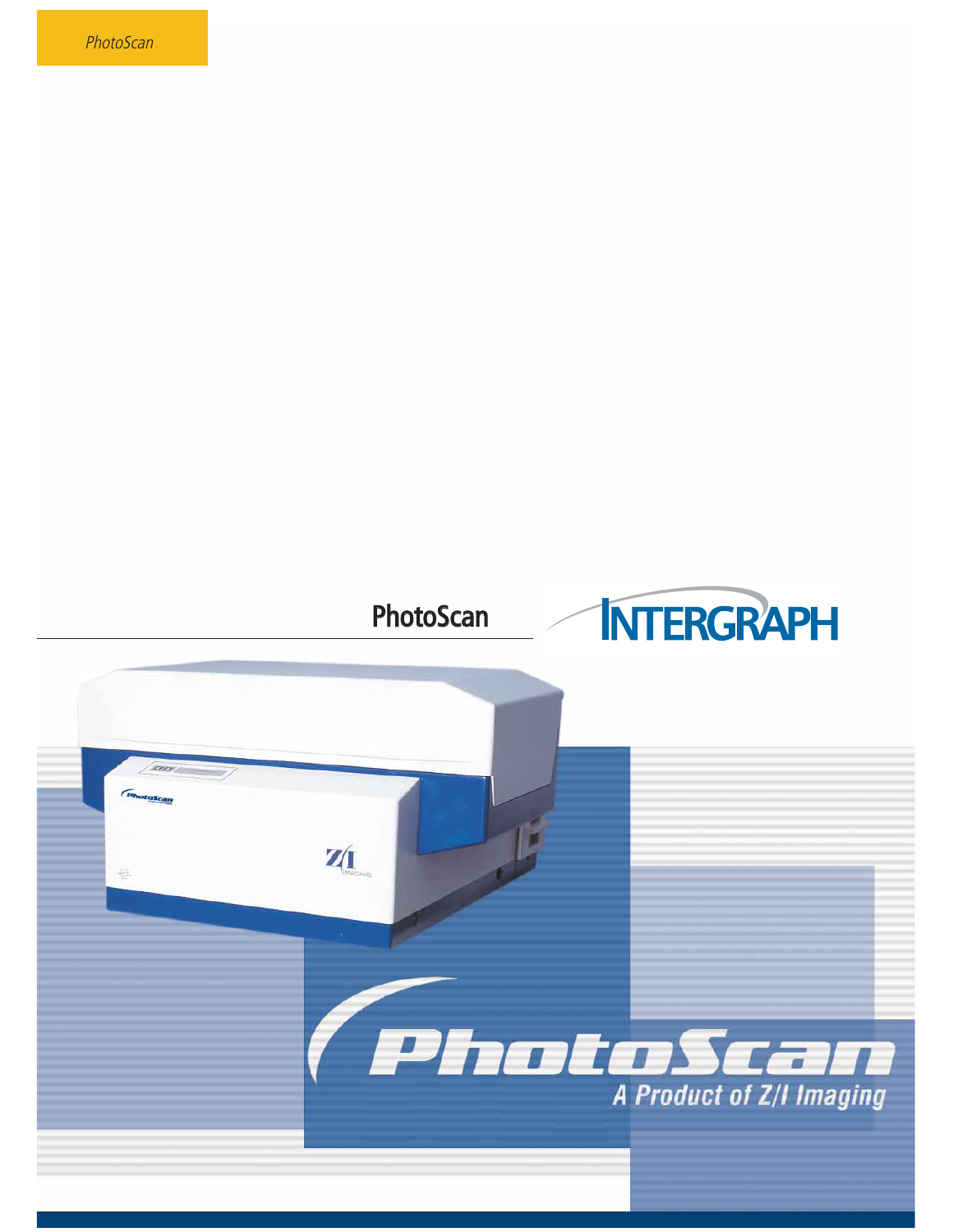

## The complete photogrammetric scanning solution

Z/I Imaging<sup>®</sup> offers proven high-precision photogrammetric scanning solutions to meet your production digital scanning needs. PhotoScan provides superior quality and precision and gives you accurate images at a price and performance unmatched by the competition. The PhotoScan system incorporates scanning technology developed by Z/I Imaging and Carl Zeiss, a world leader in optics and mechanical systems.



Using PhotoScan's automated rollfilm system, you can rewind 150 meters of film in less than three minutes.

### The optimum scanning workflow solution

PhotoScan provides extremely high scanning speed essential for the digitization of both black and white and color films. The system is a modular family that consists of:

- PhotoScan for scanning individual films
- PhotoScan with a roll feed system for scanning roll films
- AutoScan software for automatic, unattended scanning of original film rolls

PhotoScan is an open-ended system that makes it easy to transmit data to other image processing systems. The system allows you to:

- Scan original images from roll without cutting the film
- Digitize images automatically
- Process vast data quantities efficiently
- Exceeds photogrammetric requirements of superior geometric and radiometric accuracy without resampling

PhotoScan's integrity, ease of use, and speed provide you significant productivity gains. Combining the scanner's superior optical integrity and geometric accuracy with our high performance workstation provides incomparable results.

### Scanner hardware: precision and quality

As a precision scanner with a high throughput rate, PhotoScan makes exacting demands on the optical, mechanical, and electronic components used.

The autowinder (11) is securely connected with the cast aluminum base of the scanner.

The image to be scanned – either film sheets or roll film – is placed between the platens of the photo stage (7).

The illumination arm, lens, and CCD module form the secondary carriage that scans the photo stage in a highly precise, combing movement.

The secondary carriage (4) continuously moves the CCD line in the scanning direction while the primary carriage (2) advances the line in steps defined by the swath width.

The swath width is 39.424 mm and permits a copy with a width of 236 mm to be scanned in 6 swaths. The image section is imaged on the CCD line by a mirror lens optics that is free from distortion and chromatic aberrations.

A lamp module and movable fiber optics with a diffuse cross-section converter are used to illuminate the image section corresponding to the swath width.

The light source is a highly stabilized 150 W halogen lamp.

The drive and control systems of the moving carriages comprise precision guideways, precision spindles, linear encoder, and DC motors. They ensure the exceptional geometric accuracy of 2 microns RMSE.



- (1) Cast aluminum enclosure
- (2) Primary guideway and primary carriage with (3) linear encoder
- (4) Secondary carriage with (5) mirror lens and (6) CCD module
- (7) Photo stage for scan copy and (8) glass cover plate
- (9) Lamp module with (10) glass fiber optics
- (11) Autowinder with (12) film roll (14) instrument enclosure with cover and (15) control panel
- (16) Electronics module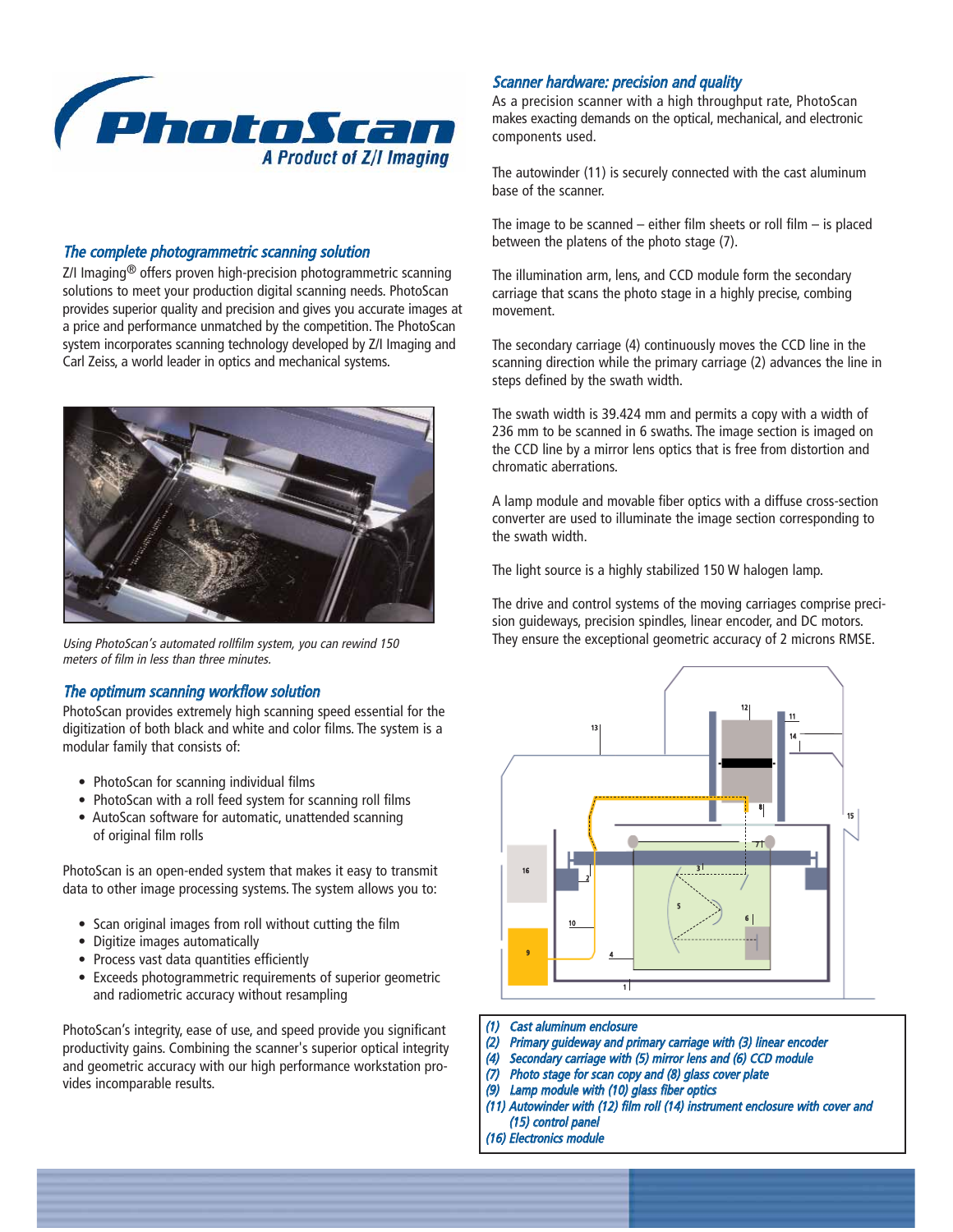With the PhotoScan, you can easily perform routine maintenance items yourself. Items such as changing the halogen lamp, and performing geometric calibration can be easily handled without requiring maintenance support. Very efficient radiometric calibration is automated on a periodic basis. This helps to ensure that your scanner is up and running to meet your production demands.



Using our PhotoScan software, you can easily set up the parameters of your scan.

## Autowinder – the key to automatic scanning

The autowinder is attached to the cast aluminum enclosure and permits fast traversal of the film roll and accurate positioning to selectable photos. It is also designed to scan original film and eliminate costs of making film diapositives. The glass cover plate is lifted and lowered automatically. With this arrangement, only the carriage has to move. There is no need to move the entire film roll. The film is moved in the autowinder by two motorized reels. For scanning, the film is placed on the photo stage. Both the glass cover plate and the film are lifted for film transport. The film is guided only at its edges by deflection rollers installed at a distance of approximately 8 mm from the photo stage.

The film can be rewound in both directions at a maximum speed of one meter per second – this means that about 2.5 minutes are required for a film of 150 meters in length. An electronic frame counter enables automatic positioning to preselected photos. Even partially rewound film can be loaded and removed. The autowinder accommodates full rolls of film and is designed for careful, automatic handling so the film cannot be damaged.

An option is available to support 70 mm, 5" and 7.5" roll film (other formats on request).

## Powered by a modular Z/I Imaging workstation

The PhotoScan system includes an integrated 19 inch, rack-mount host workstation. The computer is manufactured by Z/I Imaging with selected components optimized for a very high data throughput and optimized for scanning. It is a completely integrated solution that reduces the total cost of ownership.

The workstation is Intel-based and includes the Microsoft Windows operating system. Up to eight bays can be used for peripherals like floppy disk drive, CD drive/writer, hard disk drives, and tape drives. The workstation is mounted in a cabinet underneath the scanner table, housing the scanner hardware controller and minimizes the scanner footprint. A complete display system, including a 21-inch monitor, is included. Integrated JPEG compression software (both Intergraph JPEG and TIFF

6.0 JPEG formats) keeps up the pace of your demanding workflow. Optional features are available to further enhance your system.

## PhotoScan scanning software

Our PhotoScan system provides native Windows software that offers flexible and efficient menus to adjust scan parameters. With our scanning software you have access to a wide-range of features, such as:

- Fast overview scans which allow for quickly setting up the scan
- On-line tonal correction for perfect color quality
- Image file contains all scanning parameters for production documentation
- Geometric calibration report to verify quality
- TerraShare™ Aware which means that you can easily implement an enterprise wide solution to manage your imagery



PhotoScan provides you the option of scanning at a range of 7 to 224 microns.

The software also includes online histogram manipulation tools and features to control the scanning workflow. The register photo function is an automated tool to select the scan area and reduces the set up time for scanning sheet film. The offset of the scan area is automatically adjusted.

PhotoScan standard software includes user look-up tables, partial histograms, and batch files after scan. You can select either an 8,12, 24, or 36 bit output format (8- or 12-bit histograms are displayed for each band). It is possible to scan any original film, including masked color negative film. The scan parameter setup allows different modes for look-up table generation: transmissive mode (linear LUT), density mode (logarithm LUT), scan gamma mode, color adjust mode and userdefined LUT.

The integration time is adjusted via software. An image rotation can be performed as a post process. It is possible to execute batch files after the scan to perform tasks such as file format conversion, image transfer over the network, or any user-defined request. Using this feature, your PhotoScan system can be integrated into your corporate environment and fully adapted to the individual workflow.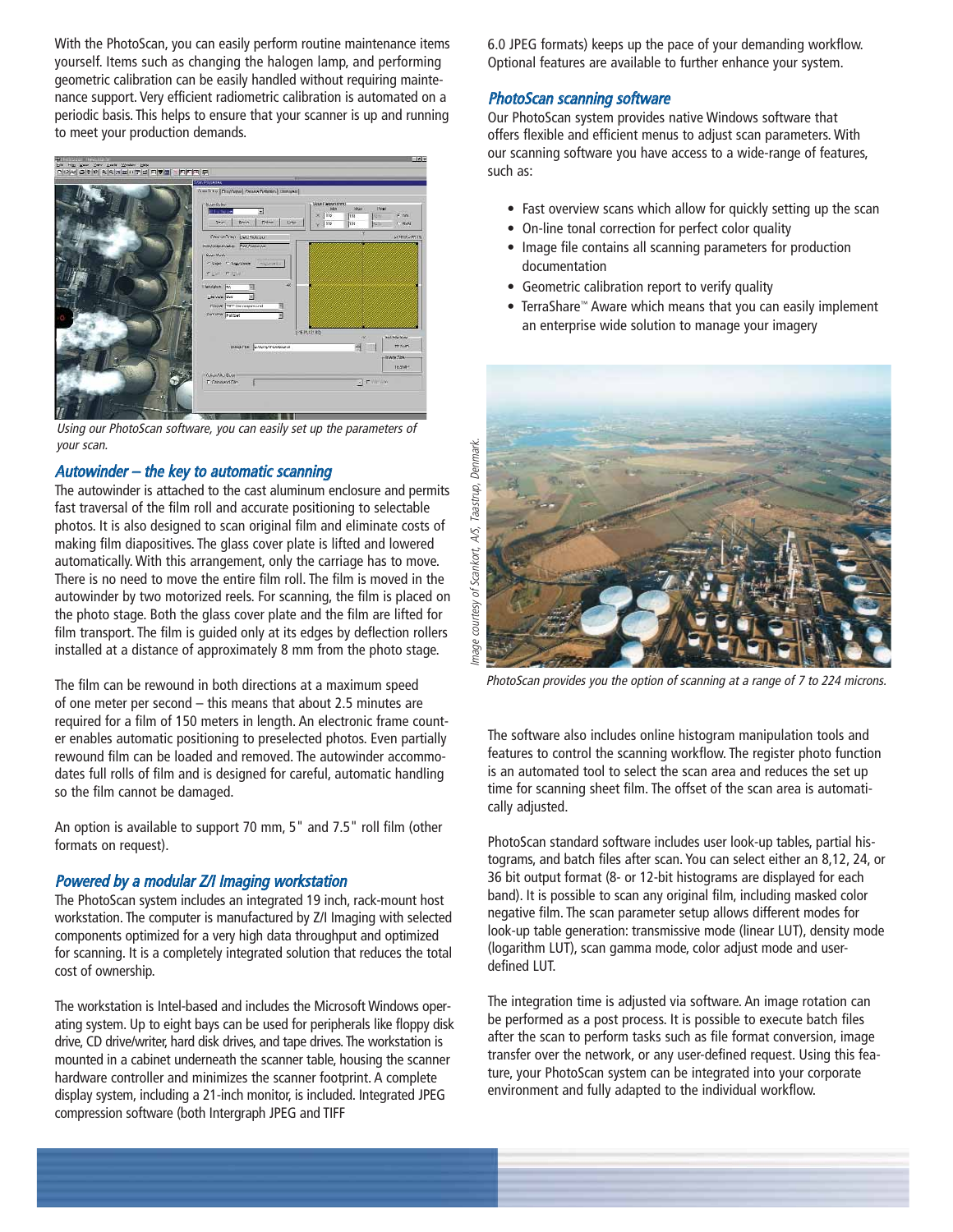## Add AutoScan for automated scanning

Z/I Imaging's AutoScan software enables your PhotoScan to scan multiple images from film rolls unattended. With a user-friendly interface, AutoScan lets you easily set up the scanning job, select the functions to be performed during scanning, and report on scan results. Because AutoScan offers such high throughput, it enables increased productivity for lowered production costs. Super wide angle images can automatically be scanned with the panoramic rollfilm feature. For each frame on the roll, AutoScan automatically performs many tasks that previously were done manually, including:

- Film control (advance, skip, rewind)
- Precise frame registration
- Fiducial measurement (automatic interior orientation)
- Automatic digital dodging
- Management of file names by project
- Panoramic image scan with automatic image stitching

Our AutoScan software provides a set of utilities that can be executed after the scan to perform automatic interior orientation (AIO), digital dodging, or image pyramid generation. You can generate user-defined utilities for individual tasks. These powerful tools improve the total workflow and increase the productivity of the scanning system.



With PhotoScan, you can analyze the color data to modify and rescan with improved color settings.

> Image courtesy Dr. Eisler of the Zoological Institute University of Tuebingen, Germany.

## PhotoScan applications

Due to its proven performance and accuracy, professionals in industries that demand high-resolution scanning use PhotoScan. Customers depend on PhotoScan to deliver accurate and reliable imagery to meet their needs. The following

are a few industries that depend on PhotoScan:

- Photogrammetry for scanning aerial photography.
- Macro molecular biology for scanning Transmission Electron Micrographs.
- Automobile industry for scanning UMK images for close range application.
- Reconnaissance for scanning photographs taken with airborne reconnaissance cameras.



Image courtesy of Kucera International Inc., Willoughby, Ohio, USA.

When you need an extremely reliable, ultra-precision scanner – that can work 24 hours, 7 days a week, PhotoScan is the only choice.



ZI

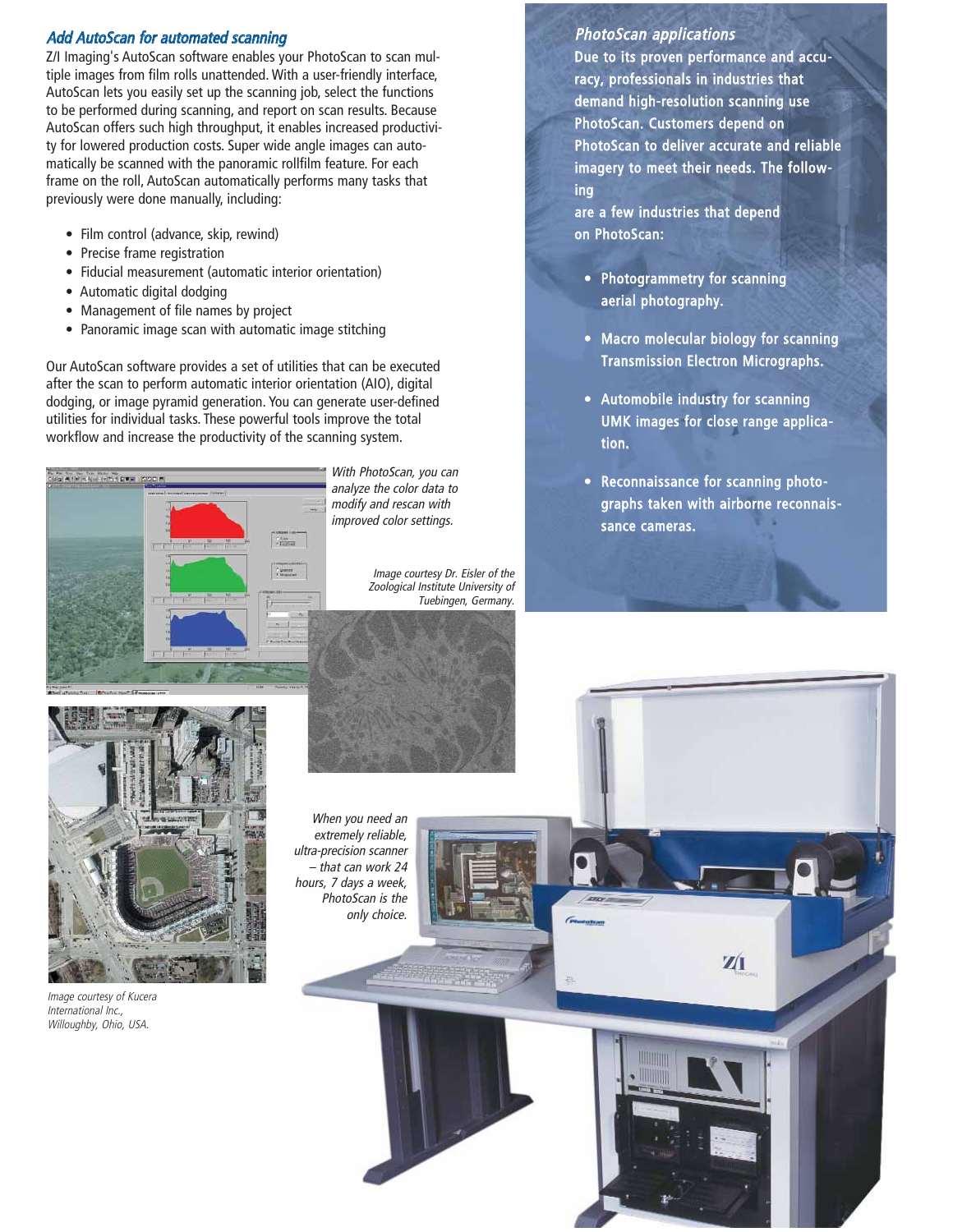# SPECIFICATIONS:

| <b>Scanner:</b>             | PhotoScan with or without automated rollfilm subsystem                                                                                                  |
|-----------------------------|---------------------------------------------------------------------------------------------------------------------------------------------------------|
| <b>Resolution:</b>          | 7 micron optical, digitally aggregated 14, 21, 28, 56, 112, 224 microns                                                                                 |
| <b>Scan format:</b>         | 275 mm x 250 mm, scannable                                                                                                                              |
| <b>Media:</b>               | Single frame (roll feed optional), positive or negative, b/w, color or infrared trans-<br>parency                                                       |
| Scan approach:              | Fixed-position film stage, moving camera/illumination<br>Scanning is performed independent of film roll movement                                        |
| <b>Radiometry:</b>          | 10 bits/channel digitization with transmissive, density, or gamma-adjustment<br>modes of operation over 0.001 to 3.3 OD, with a dynamic range of 2.5 OD |
| <b>Output data:</b>         | 8-bit or 12-bit monochromatic, or 24-bit or 36-bit color output                                                                                         |
| <b>Geometric accuracy:</b>  | Less than 2 microns per axis RMS error, uncorrected                                                                                                     |
| <b>Geometric precision:</b> | 1 micron                                                                                                                                                |
| Sensor:                     | Tri-linear CCD, fully compensated, all elements functional                                                                                              |
| <b>Optics:</b>              | Custom reflective lens system designed by Carl Zeiss                                                                                                    |
| <b>Illumination:</b>        | Fan-cooled tungsten halogen bulb (150 W)                                                                                                                |
| <b>Throughput:</b>          | Less than 6 minutes for a 14 micron color or b/w scan of a typical 235 mm x 235<br>mm photo                                                             |
| Table:                      | Dimensions: 1.6 x .72 x 1 meters (included) (63 x 28.5 x 39 inches)                                                                                     |
| <b>Options:</b>             | Geometric grid plate for users who wish to perform their<br>own calibration                                                                             |
|                             | Roll-feed field upgrade for non-roll-feed PhotoScan                                                                                                     |
|                             | 70 mm, 5", and 7.5" rollfilm option (other formats available on                                                                                         |

special request)